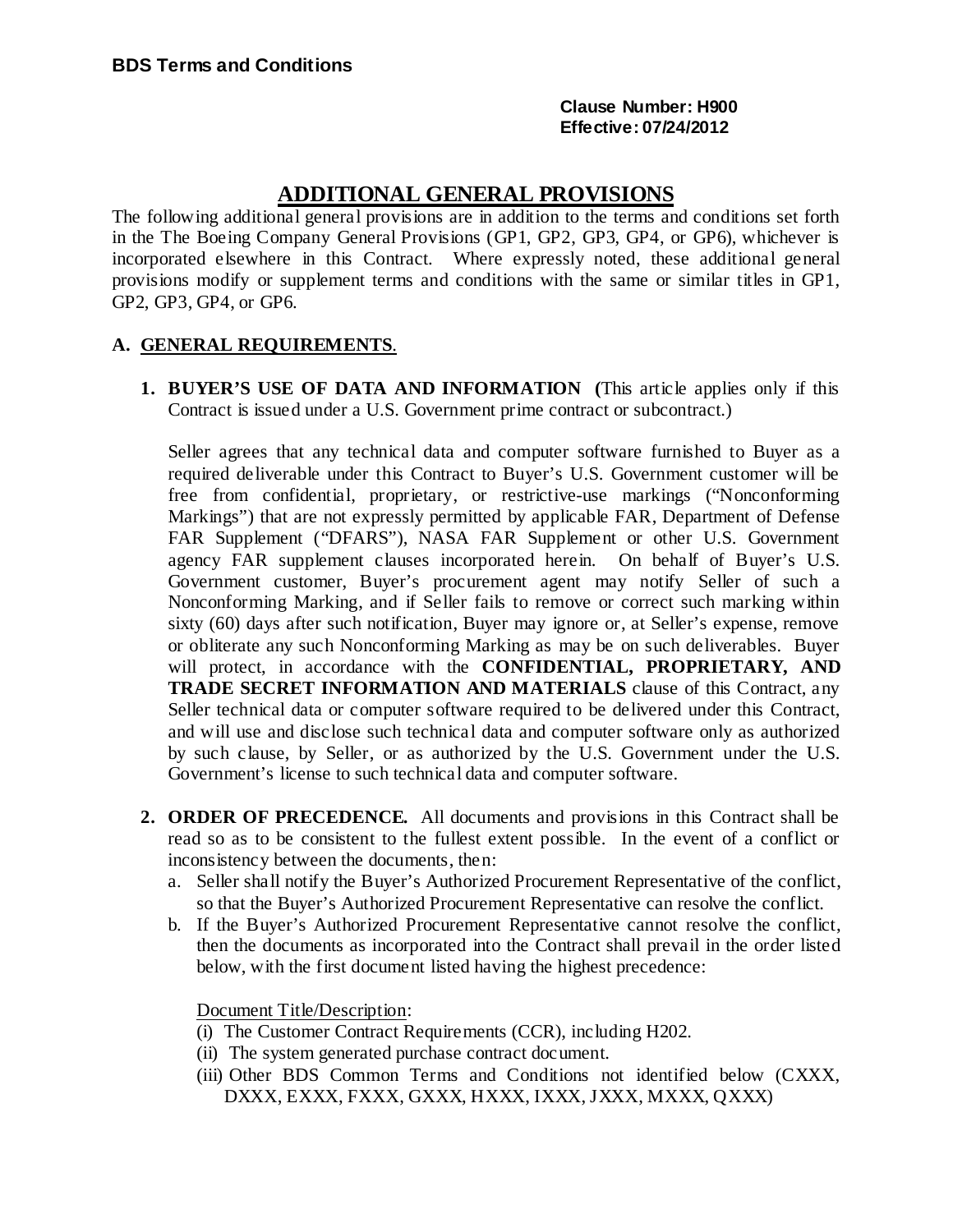- (iv) Other BDS Sites' provisions and conditions not identified below.
- (v) Company Enterprise General Provisions (GP1, GP2, GP3, GP4, GP6) and Special Provisions (SP1, SP2, SP3)).
- (vi) Specifications and Statements of Work (using the most recently agreed to and issued version)
- (vii) All other attachments, exhibits, appendices, and other documents or terms incorporated by reference or as attached.
- **3. SUBCONTRACTING** (This article applies only if this Contract is issued under a U.S. Government prime contract or subcontract.)

Seller agrees that no subcontract placed under this Contract will provide for payment on a cost-plus-a-percentage-of-cost basis.

- **4. BADGING REQUIREMENTS FOR FOREIGN PERSONS** (This article applies only if this Contract requires Seller to perform work under this Contract at facilities owned or controlled by Buyer or Buyer's customer.)
	- a. An employee of Seller who is not a U.S. citizen and does not have a permanentresident-alien "green" card on his or her person may not be admitted to Buyer's or Buyer's customer's facilities for purposes of performing work without special arrangements.
	- b. If foreign persons are to be used for work at Buyer's or Buyer's customer's facilities, advance notice must be provided to Buyer's Authorized Procurement Representative at least three weeks prior to the scheduled need for access to Buyer's or Buyer's customer's facilities.
	- c. The following specific information must be provided for each such foreign national:
		- (i) Complete name and address of employee;
		- (ii) Company name and address;
		- (iii) Contract number;
		- (iv) Detailed description of employee's duties;
		- (v) Nationality;
		- (vi) Date and place of birth (country of origin);
		- (vii) Passport number and expiration date;
		- (viii) Employment authorization and/or work permit number issued by the Immigration and Naturalization Service;
		- (ix) Access requirements (i.e., facility locations, building number(s), controlled access areas, automated information systems, etc.), and
		- (x) Duration of need for access to Buyer's or Buyer's customer's facilities.
	- d. Buyer's Authorized Procurement Representative will make arrangements for appropriate badging for Seller's foreign national employees, or will notify Seller if unescorted access is denied or delayed.
	- e. Seller agrees that it will not employ for the performance of work at Buyer's or Buyer's customer's facilities any individuals who are not legally authorized to work in the United States.
	- f. Nothing in this clause shall be construed as requiring or encouraging violation of the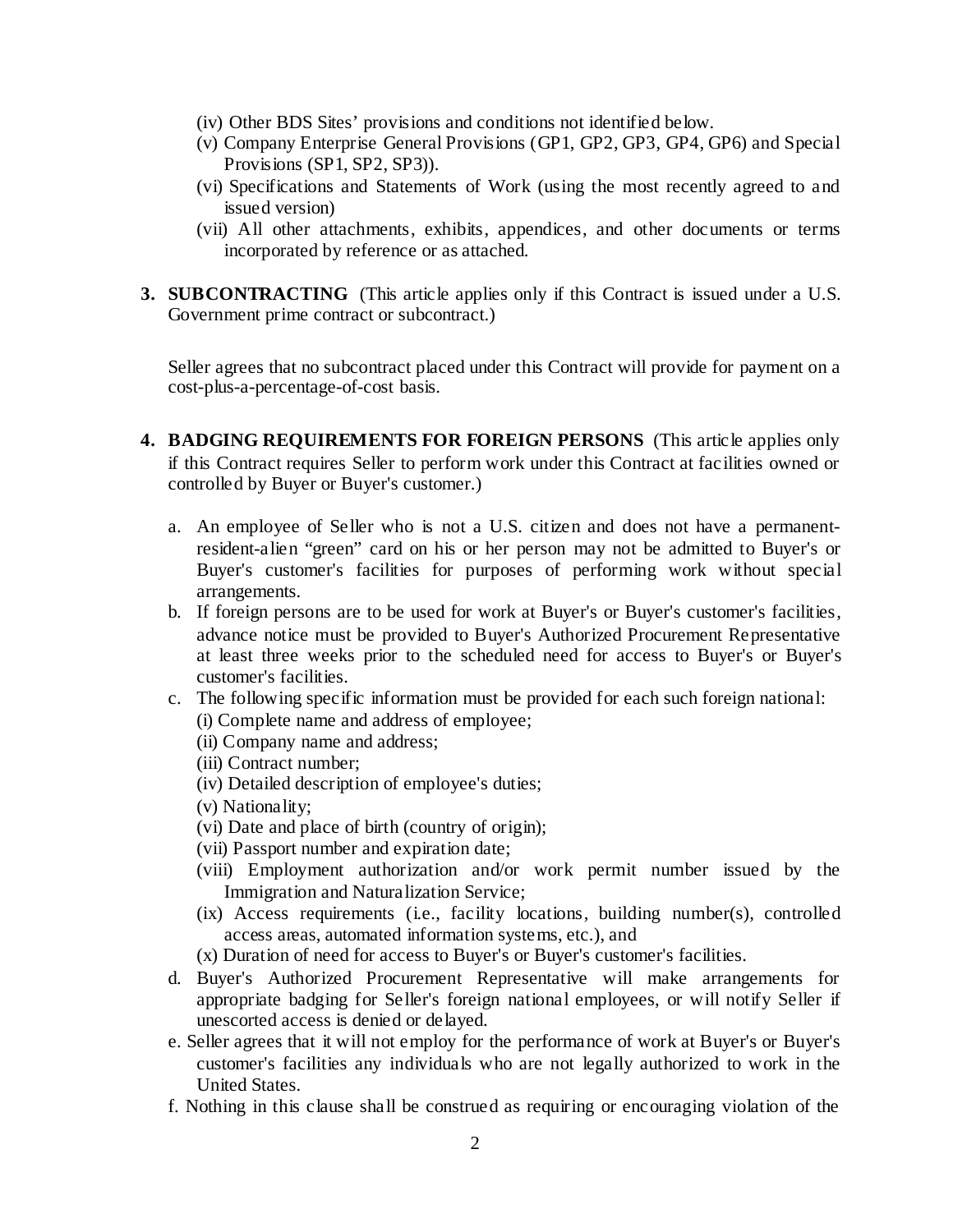labor laws of the United States, including without limitation, those pertaining to equal employment opportunity.

**5. SECURITY REQUIREMENTS FOR ACCESS TO PREMISES OWNED OR CONTROLLED BY BUYER OR THE GOVERNMENT** (This article applies only if this Contract requires Seller to perform work under this Contract at facilities owned or controlled by Buyer or Buyer's customer.)

All employees, agents, and representatives of Seller or its subcontractors who are expected to enter premises owned or controlled by Buyer or the Government are required to provide Buyer's Security personnel with proof of citizenship. Examples of original documents that are considered satisfactory are U.S. Birth Certificates, U.S. Passports, Certificates of Naturalization, Alien Registration Receipt Card (with photograph), and/or other evidence of citizenship satisfactory to Buyer before being allowed access to Buyer's premises. All such employees, agents, and representatives are bound by the provisions of the United States Criminal Code relating to espionage and sabotage and will conform to the standards and requirements established by the Government and Buyer's Security. Seller will submit the name and birth certificate and/or other satisfactory evidence of citizenship of each such employee, agent, or representative prior to the time for reporting for work. Selected positions and assignments of Seller's employees may require a security clearance.

**6. SAFEGUARDS** (This article applies only if this Contract requires Seller to perform work under this Contract at facilities owned or controlled by Buyer or Buyer's customer.)

If this Contract requires work to be performed on property owned or controlled by Buyer or the Government, Seller will provide suitable and adequate protection of the work, property adjacent to the work, and persons in the immediate vicinity of the work.

## **7. RESERVED.**

**8. ELECTRONIC COMMERCE ACCOUNTS.** Seller shall gain access to, maintain access and utilize electronic accounts during the performance of this Contract. These accounts shall include at a minimum the following:

1. Exostar - (www.Exostar.com),

An independent company, used by Buyer as the electronic exchange to transmit and receive transactions including Purchase Contracts, Purchase Contract Changes, Purchase Contract Acknowledgements, Advanced Shipment Notices and electronic invoices. Seller shall gain access to and maintain an electronic trading account with Exostar (www.Exostar.com) during the performance of this Contract. Seller shall regularly check their Exostar trading account and provide transaction inputs to BDS as required by the Contract. In order to receive a purchase contract, Bidder must have an electronic trading account with Exostar (www.Exostar.com) or must establish an electronic data interchange (EDI) connection with Buyer. Seller shall use their Exostar trading account and provide transaction inputs to BDS as required by the Contract.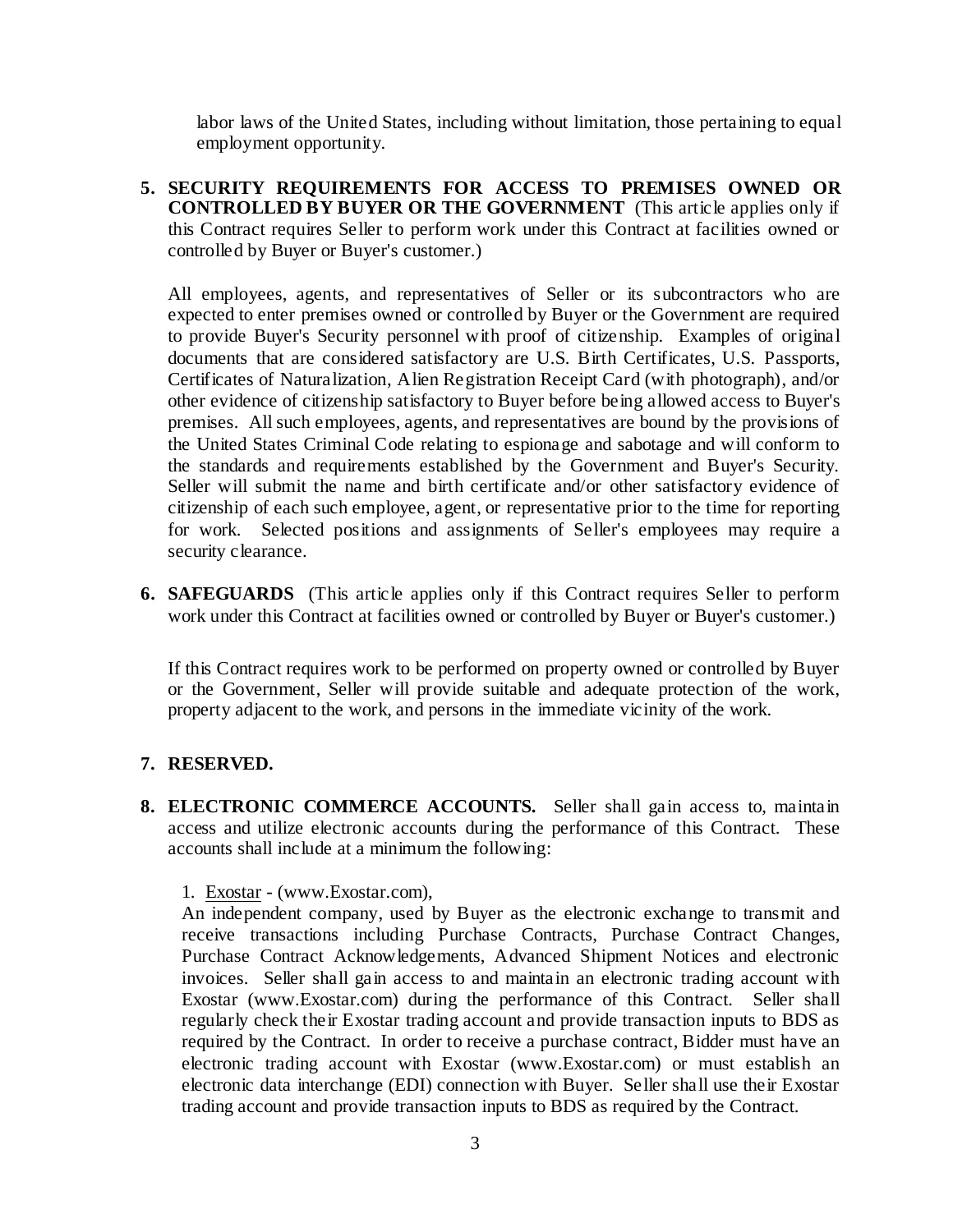2. The Boeing Supplier Portal- (accessed via www.Boeing.com).

Seller shall establish one or more accounts in the Boeing Supplier Portal within fortyfive (45) days of contract award. Supplier Portal Account information can be obtained from Buyer's Authorized Procurement Representative. The Supplier Portal is an electronic information portal to simplify transmission and availability of electronic information between Buyer and Seller.An Internet Browser and internet access is required to access the Supplier Portal. The Supplier Portal is a secure password protected site. One or more Seller accounts shall be requested by the Seller (one account per Seller representative each with a separate protected password) and maintained through regular access to the Portal. Each Seller representative with a Supplier Portal account shall access their account in support of the performance of this Contract one or more times within a ninety (90) day period. The Supplier Portal account is used by Buyer as the electronic information portal exchange with Suppliers for a range of information including, but not limited to paragraphs 3, 4, 5 and 6 below.

## 3. Electronic Request for Quotation (e-RFQ)

Buyer uses Electronic Procurement Information Center (EPIC) as the standard system for providing and receiving electronic Request for Quotations/Proposals. Use of the e-RFQ will be determined by Buyer.

## 4. Supplier Data Transmittal (SDT)

SDT is Buyer's standard system for tracking, submitting, reviewing and archiving Seller's Data Requirements Lists (SDRLs) when applicable on the Contract. SDT is deployed at the program level and usage will be determined by Buyer.

## 5. Boeing Enterprise Supplier Tool (BEST)

Seller shall obtain a BEST account within 45 days after contract award. Supplier Portal Account and BEST account information can be obtained from Buyer's Authorized Procurement Representative.

Supplier Performance Measurement – Seller's performance under the Contract will be measured by Buyer utilizing the BEST Supplier Performance Measurement System. Performance will be measured for delivery to Contract schedule, quality acceptance, and general performance assessment (GPA) (for development contracts and contracts without standard deliveries) as applicable. Buyer will generally provide a supplier performance rating (SPR) each month (updated by the 15th of the month). Seller shall monitor its SPR using the BEST system at least monthly and take corrective action, as appropriate, to ensure on-time delivery of quality products to Buyer.

Supplier Profile – Seller's profile information used in the performance of this Contract is contained in the BEST Supplier Profile system. The Supplier Profile (e.g., contact information, e-mail addresses, telephone numbers, diversity information, etc.) shall be reviewed for accuracy and updated, as applicable, at least once during the performance of the Contract or annually. Seller shall immediately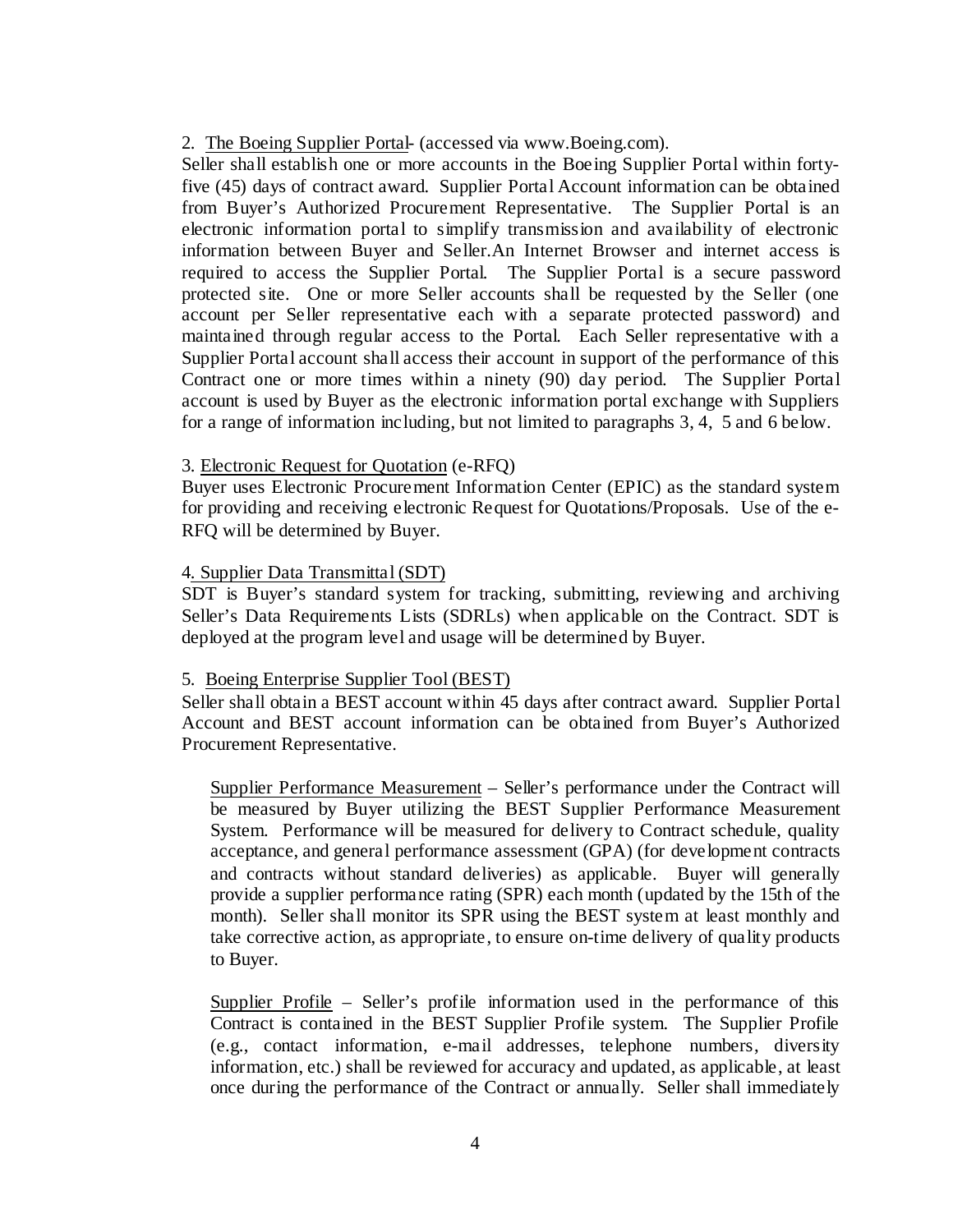notify Buyer, in writing, of any change to the place of manufacture of the contracted Goods. Place of manufacture means the facility location where Goods are assembled into the finished product that is to be provided to Buyer. If Seller is a Distributor, then for purpose of this requirement, place of manufacture means the Distributor's facility location from where Goods are distributed.

Annual Representations and Certifications –Seller shall establish and maintain Annual Representations and Certifications on at least an annual basis. Seller shall use Buyer's Annual Representations system in the BEST system. Seller shall ensure its Annual Representations and Certifications are current, accurate and complete.

Boeing Invoice Visibility System – Buyer utilizes a Boeing Invoice Visibility System (BIVS) available to Seller in BEST to allow Seller monitoring and viewing of invoice status and payment information in a secure environment. BIVS will be the single source of Seller information for invoice status and payment information. Seller should check with Buyer's Authorized Procurement Representative for account access requirements.

6. Integrated Supplier Information System (ISIS)

ISIS is Buyer's standard system for managing the Supplier Quality (SQ) processes such as: Supplier Approval, Supplier Surveillance, and Supplier Corrective Action. Seller shall access ISIS for receiving and providing electronic information in support of the performance of this contact and associated SQ processes. If Seller does not have access to ISIS, Seller must contact Buyer's Authorized Procurement Representative for assistance.

## **9. RESERVED.**

**10.ETHICAL BUSINESS CONDUCT** (This article applies only if this Contract requires Seller's employees to perform work under this Contract at Buyer's premises for extended periods of time.)

Seller will ensure that its employees performing under this Contract comply with Boeing's Ethical Business Conduct Guidelines. The Guidelines are available at the following Internet address:

[http://www.boeing.com/assets/pdf/companyoffices/aboutus/ethics/ethics\\_booklet.pdf](http://www.boeing.com/assets/pdf/companyoffices/aboutus/ethics/ethics_booklet.pdf) A hardcopy of the Guidelines will be provided upon request.

**11.FOREIGN CONTENT REPORTING** (This article applies only if this Contract exceeds \$500,000.)

In accordance with the Offset Credits article of Boeing's General Provisions, Seller shall submit "Advance Notification / Supplier Foreign Content Report" (AN/SFCR) form X33647 on a Supplier Data Requirements List (SDRL) and follow the instructions below: 1. Description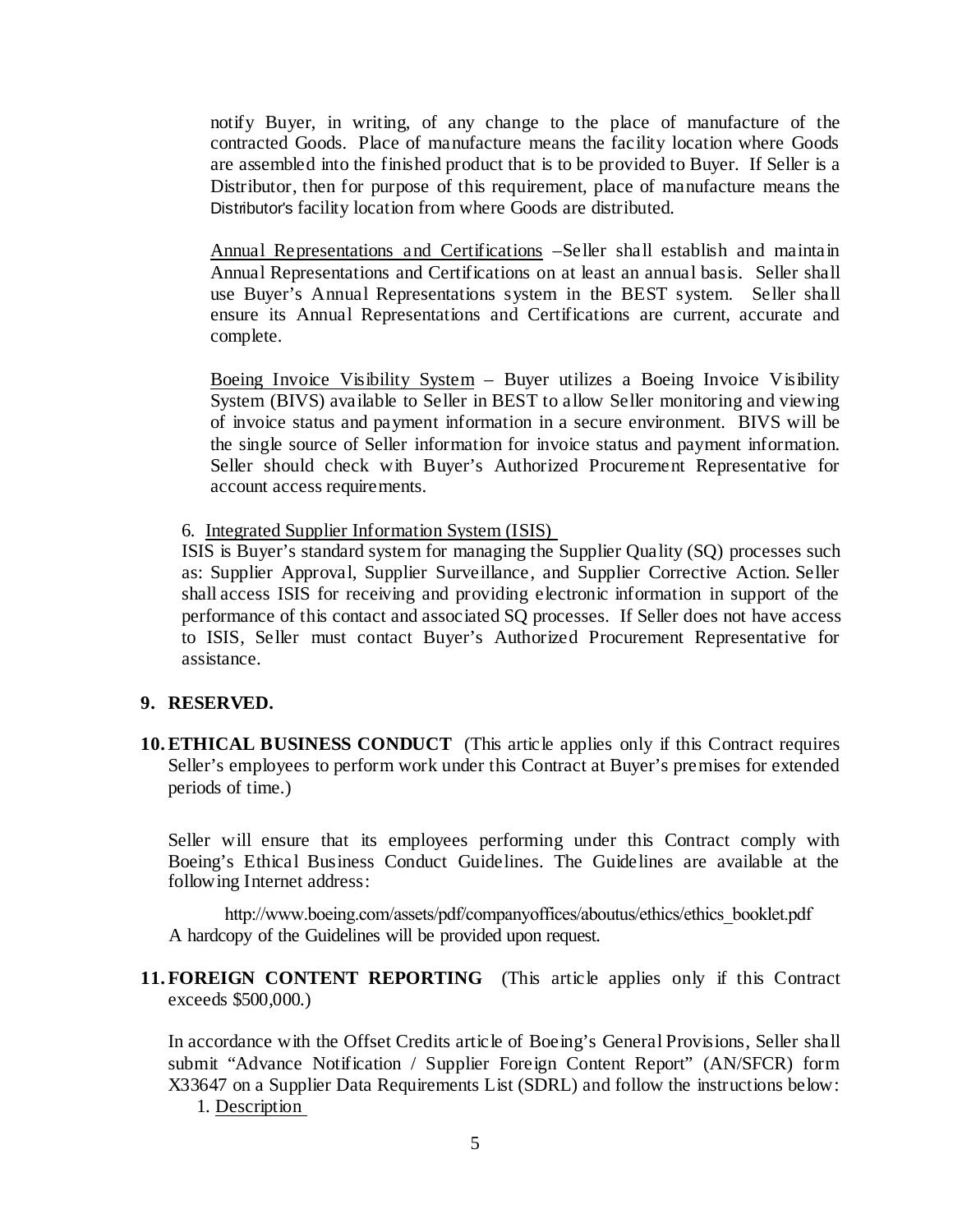1.1. The Advance Notification / Supplier Foreign Content Report form is used to document foreign procurements. This SDRL requirement only applies to Boeing subcontracts in excess of \$500,000.

1.2. For purposes of establishing "offset causality" under a contract, the supplier shall provide ADVANCE NOTIFICATION to Buyer for any FOREIGN BIDDER under consideration for any subcontract that is anticipated to exceed \$50,000.

#### 2. Frequency

2.1. The supplier shall submit a completed Advance Notification / Supplier Foreign Content Report (AN/SFCR) using form X33647 within 30 days after the effective date of the contract.

2.2. The supplier shall provide an updated (AN/SFCR) for each new foreign bid opportunity or foreign subcontract.

## 3. Format

3.1. The supplier shall complete the Advance Notification / Supplier Foreign Content Report using the form X33647, as identified in Section 4 of these instructions.

## 4. Preparation Instructions

4.1. If the supplier does not have any foreign procurement in excess of \$50,000 then the supplier shall complete sections A and B of the AN/SFCR.

4.2. If the supplier is pursuing foreign bid opportunities in excess of \$50,000, the supplier shall complete sections A through D of the AN/SFCR.

4.3. If the supplier is reporting for Advanced Notification, the supplier shall complete sections A, B and E of the AN/SFCR, as appropriate.

Note: If supplier does not submit their AN/SFCR SDRL through the Boeing Supplier Data Transmittal (SDT) system, then the supplier shall submit the AN/SFCR (using form X33647) to the Procurement Agent AND e-mail a copy to: foreigncontent@boeing.com.

The information provided will be used for the sole purpose of claiming credit toward Boeing's Industrial Participation (Offset Credits) obligations with its international customers. The information will be treated as proprietary information, to be disclosed only for the purpose noted.

**12.ITAR REGISTRATION REQUIREMENTS.** Seller shall comply with International Traffic in Arms Regulation §122.1, Registration requirements.

## **13.EXPORT LICENSING INFORMATION/OFFSHORE PROCUREMENT**

a. This Contract, including any attachments or exhibits hereto, may contain information which is subject to the International Traffic in Arms Regulations (ITAR) or Export Administration Regulations (EAR) which may not be released to foreign concerns or foreign persons either inside or outside the United States without first obtaining the proper export authority. Seller shall obtain an export license pursuant to the requirements set forth herein for any items that Seller either manufactures or subcontracts outside the U.S or before allowing access to any technical data by a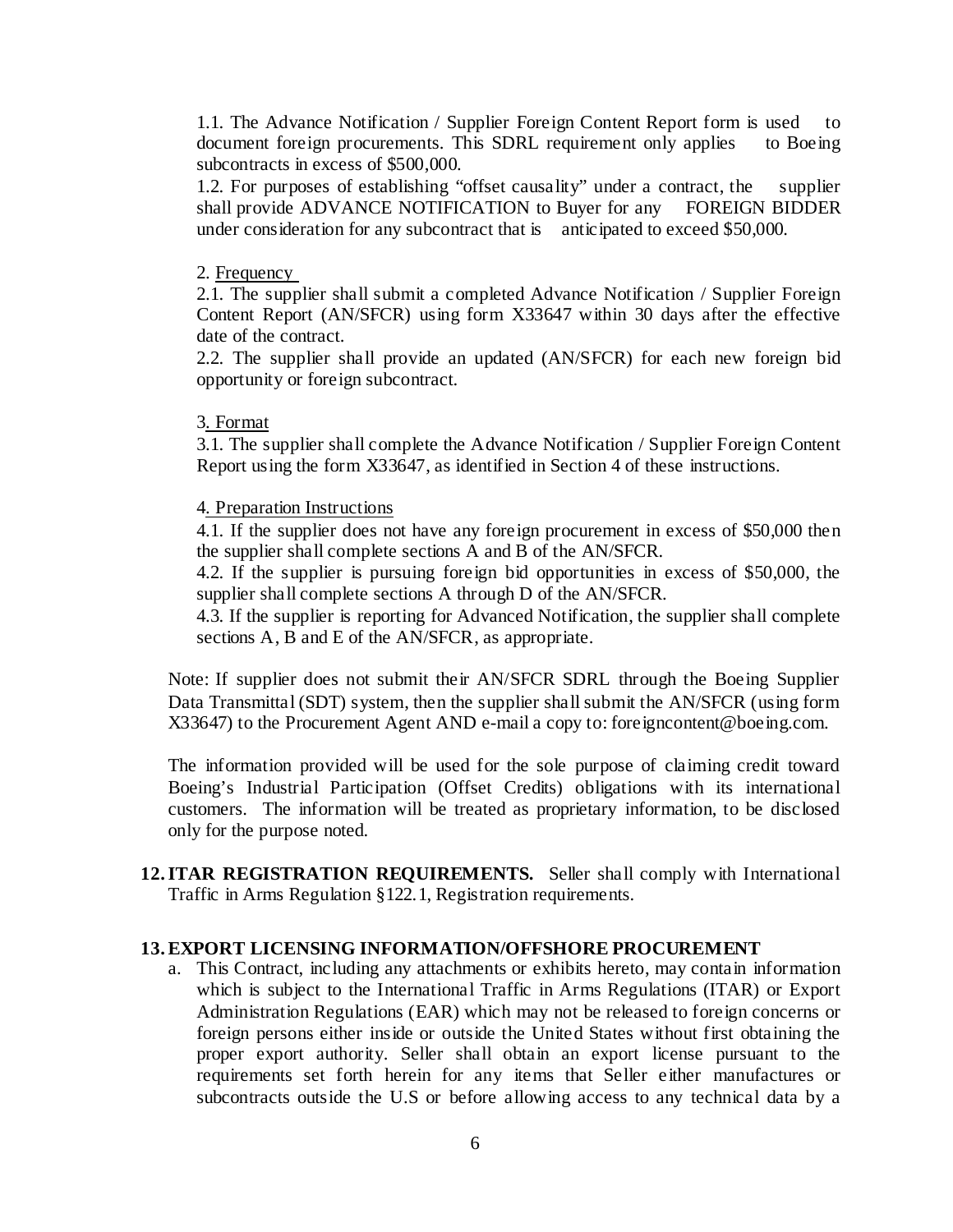foreign person in the United States. If Seller is a "Foreign Person" (as defined by the International Traffic in Arms Regulations [ITAR] reference 22 CFR Sub-chapter M) the Seller shall, upon request of Buyer's Procurement Agent and without additional cost, provide such information as may be necessary to support Buyer's application for export license(s) covering any items ordered from Seller hereunder.

- b. This Contract may contain defense related technical data. Buyer has obtained, or will obtain, the approval of the U.S. Government to furnish to Seller the data, and any other items hereunder requiring such approval, which are necessary for Seller to perform this Contract. U.S Government approval is based upon the following ITAR requirements with which Seller agrees to comply:
	- (1) Seller shall use the technical data furnished by Buyer only in the manufacture of defense articles in accordance with this Contract.
	- (2) Seller shall not disclose or provide technical data furnished by Buyer to any person except authorized U.S. citizen, protected person, permanent resident alien (immigrant alien). If Seller is a "Foreign Person," it may also disclose or provide technical data furnished by Buyer to its employees who are citizens of the same country and qualified subcontractors in the same country which require the data in performance of the subcontracts.
	- (3) Seller shall not disclose or provide technical data furnished by Buyer to any foreign person either in the U.S. or abroad unless obtaining prior authorization directly from the U.S. Department of State Office of Defense Trade Controls (ODTC). ITAR defines a "foreign person" as any person who is not a U.S. citizen, permanent resident alien, or a protected individual as defined by 8 USC 1324B(a)(3). Foreign person also means a foreign corporation (corporation not incorporated in the U.S.), foreign government, and any agency or subdivision of foreign governments (i.e. diplomatic mission).
	- (4) Seller shall not acquire any rights in the data furnished by Buyer except to use it in the performance of this Contract. Seller also shall not convey to its qualified subcontractors any greater rights in the data than Seller has. Seller's qualified subcontractors shall only have the right to use the data as required in performance of their subcontracts.
	- (5) Seller shall deliver the defense articles manufactured in accordance with this Contract only to Buyer or to the U.S. Government.
	- (6) Upon completion or termination of this Contract, Seller shall destroy or return to Buyer all technical data furnished to Seller by Buyer pursuant to this Contract. At Buyer's election, Buyer may direct Seller to return or destroy the data and may require Seller to certify in writing that Seller has complied.
	- (7) Seller shall impose these requirements, (1) through (7), suitably revised to identify the parties properly, on all of its subcontractors to which Seller intends to furnish technical data provided by Buyer for use by the subcontractors in performance of the subcontracts.
- **14.BUYER APPROVALS. S**eller agrees that any and all Buyer approvals of Seller's technical and quality specifications, drawings, plans, procedures, and reports shall neither relieve Seller from Seller's obligations to perform all of the requirements of this Contract nor be used as conclusive evidence of Seller compliance with such requirements.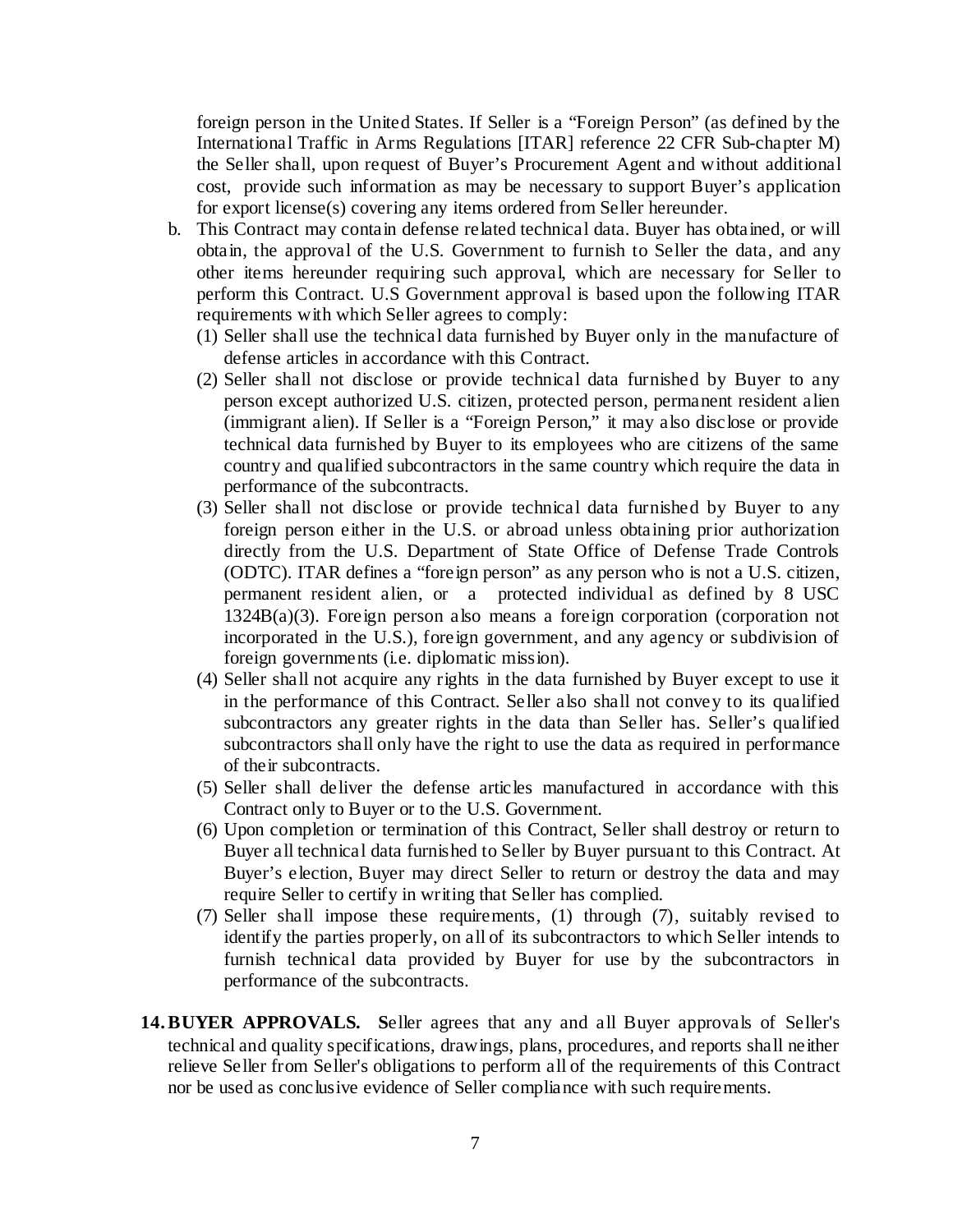### **15. RESERVED.**

**16.INDUSTRIAL PARTICIPATION COMMITMENT.** Seller shall use its best efforts to cooperate with Boeing in the fulfillment of any Industrial Participation (IP), Offsets, Co-Production or similar obligations to certain foreign governments that Boeing may have accepted as a requirement for the sale of products to foreign customers.

### **17. RESERVED**.

## **18. DEFECTIVE COST OR PRICING DATA**

- a. If Seller, its subcontractor, or prospective subcontractor fails to submit accurate, complete and current cost or pricing data, and, as a result of that failure, the Government reduces the price of Buyer's prime contract, Buyer may recover from Seller an amount equal to the price reduction of the prime contract.
- b. If, as a result of Seller's or its subcontractor's foregoing conduct, the Government imposes a penalty on or charges Buyer interest, Buyer may recover from Seller the amount of that interest or penalty.
- c. For the purposes of paragraphs a. and b. of this Article 18, if Buyer is a higher tier subcontractor, "Government" means the higher tier contractor and "prime contract" means the higher tier subcontract.
- d. Seller will not raise as defenses the matters listed in FAR  $52.215-10(c)(1)$  (OCT 1997) or FAR 52.215-11(d)(1) (OCT 1997).

#### **19.BUSINESS SIZE REPRESENTATIONS AND CERTIFICATIONS**

The Seller is hereby notified that, under 15 U.S.C. 645(d), any person who misrepresents a firm's business size or socioeconomic status as defined in FAR 52.219-9 in order to obtain a contract to be awarded under the preference programs established pursuant to sections 8(a), 8(d), 9 or 15 of the Small Business Act or any other provision of Federal law that specifically references section 8(d) for a definition of program eligibility, shall:

- a. Be punished by imposition of a fine, imprisonment, or both;
- b. Be subject to administrative remedies, including suspension and debarment; and
- c. Be ineligible for participation in programs conducted under the authority of the Act.

Socioeconomic status for Boeing subcontracts includes the list of concerns in FAR 52.219-9 as well as women-owned small business concerns, Historically Black College or University or Minority Institutions, Indian organizations or Indian-owned economic enterprises, rural area small business concerns, foreign business concerns, joint ventures, and/or a large minority business concerns or women-owned large business concerns.

**20. DELIVERY PAYMENT TERMS**. Payment will be made in accordance with the Invoice and Payment article of this Contract. Notwithstanding the foregoing, in the event Seller's average monthly delivery rating under this purchase contract drops below 96% On-Time, as measured over the three most recent months in Buyer's BEST System, Buyer and Seller will first work together to resolve the delivery performance issues, which efforts will include the timely, progressive escalation of the delivery performance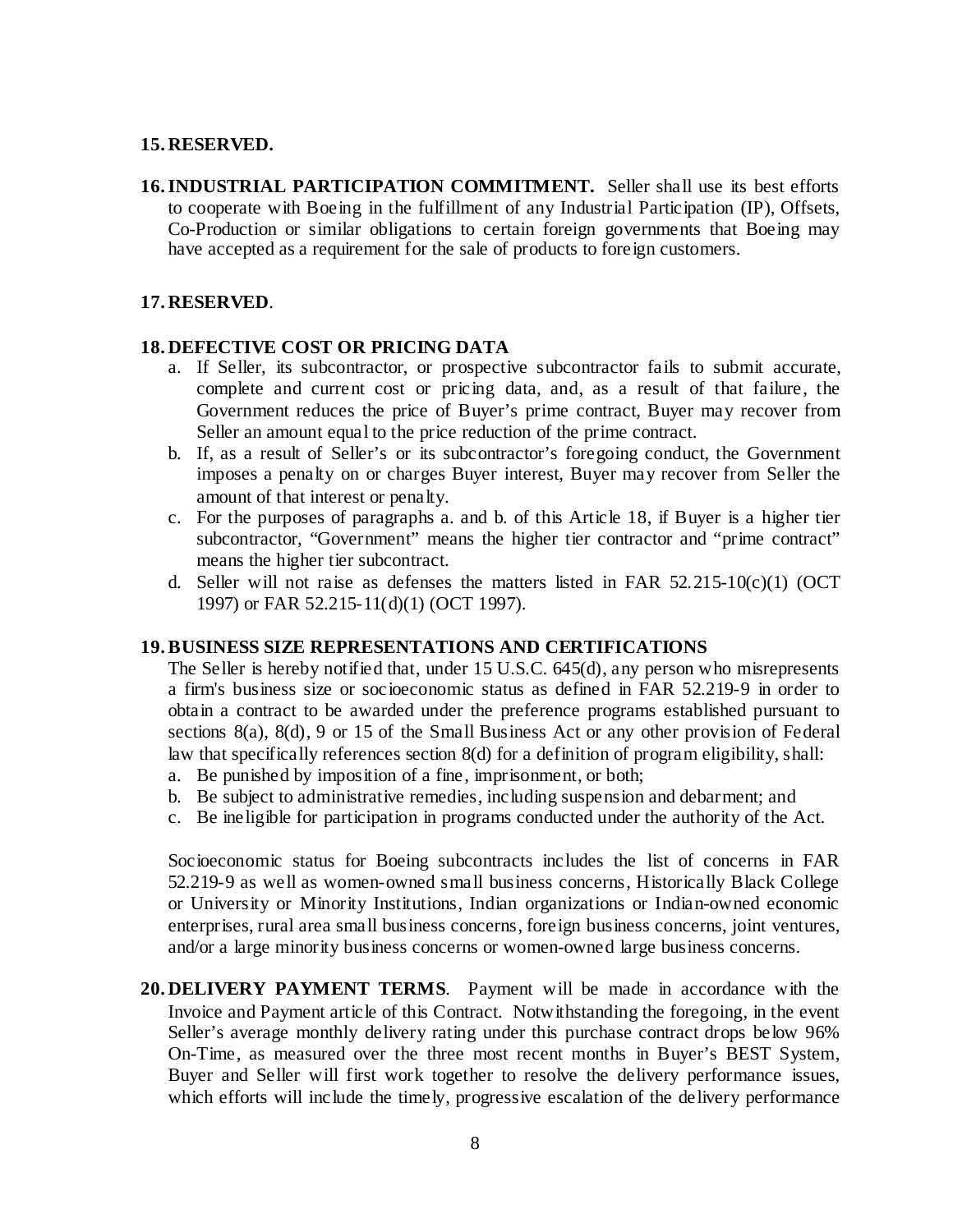issues through the management of both Parties, as necessary. If after a reasonable time the Parties are unable to come to a mutually agreeable resolution that results in the improvement of Seller's average monthly delivery ratings, as measured in accordance with the foregoing, the Parties agree that Buyer shall then have the right to adjust the delivery payment terms of this Contract. Such adjustment to the delivery payment terms will be calculated by adding Seller's average days late, as recorded over the three most recent months in Buyer's BEST System, rounded up to a multiple of 30 days, to the standard net 30 days delivery payment term. Seller agrees the payment due date for Seller invoices may remain extended by Buyer by the average number of days late until Seller's average days late, as measured in accordance with the foregoing, is improved to no less than 96%.

- **21.IMPORT COMMERCIAL INVOICING.** The Seller and/or shipper shall utilize Form F70210 – Commercial Invoice or its Exostar equivalent (when available) for Boeing U.S. imports when making an international shipment to the United States, where Boeing is the Importer of Record. Form DD250 does not supersede the use of this form.
- **22.INVOICE AND PAYMENT FOR MATERIAL UNDER LABOR HOUR/TIME AND MATERIAL CONTRACTS** (This article applies only if this Contract includes The Boeing Company General Provisions GP3 (Labor Hour/Time & Material Contract) and the Contract is issued under a U.S. Government prime contract or subcontract.)

The Seller Furnished Material article of the Boeing Company General Provisions GP3 is deleted and the following inserted in lieu thereof and is applicable only to the portion of the Contract that provides for reimbursement for material (as defined in the clause at FAR 52.232-7) at actual cost.

- a. Except as provided in this article, payment will be made in accordance with the following clause of the Federal Acquisition Regulations ("FAR"), which is incorporated by reference. In FAR 52.216-7 Allowable Cost and Payment (Dec 2002), "Contractor" means Seller, "Contracting Officer" means Buyer's Authorized Procurement Representative, "Government" means Buyer, and "Disputes Clause" means the Disputes article of this Contract. Further, in such clause, for purposes of final indirect cost rate determinations in paragraph (d), the terms "cognizant Federal Agency official" and "appropriate Government representative" maintain their original meaning; subparagraphs  $(a)(2)$ ,  $(b)(4)$  and  $(d)(4)$  are deleted; paragraph (f) is deleted; in subparagraph  $(h)(2)(ii)(B)$  the term "6 years" is deleted and replaced with the term "5 years 9 months;" and the blank in paragraph (a)(3) is filled-in with the word "30th," unless otherwise specified in the Contract.
- b. Each invoice shall include Buyer's Contract number. Buyer may take any offered discount. Payment due date, including discount periods, shall be computed from the date of receipt of a correct invoice.
- c. Payment shall be deemed to have been made on the date Buyer's check is mailed or payment is otherwise tendered. Seller shall promptly repay to Buyer any amounts paid in excess of amounts due Seller.

**23. ADVANCED SHIPPING NOTICE (ASN).** Seller shall provide, with each container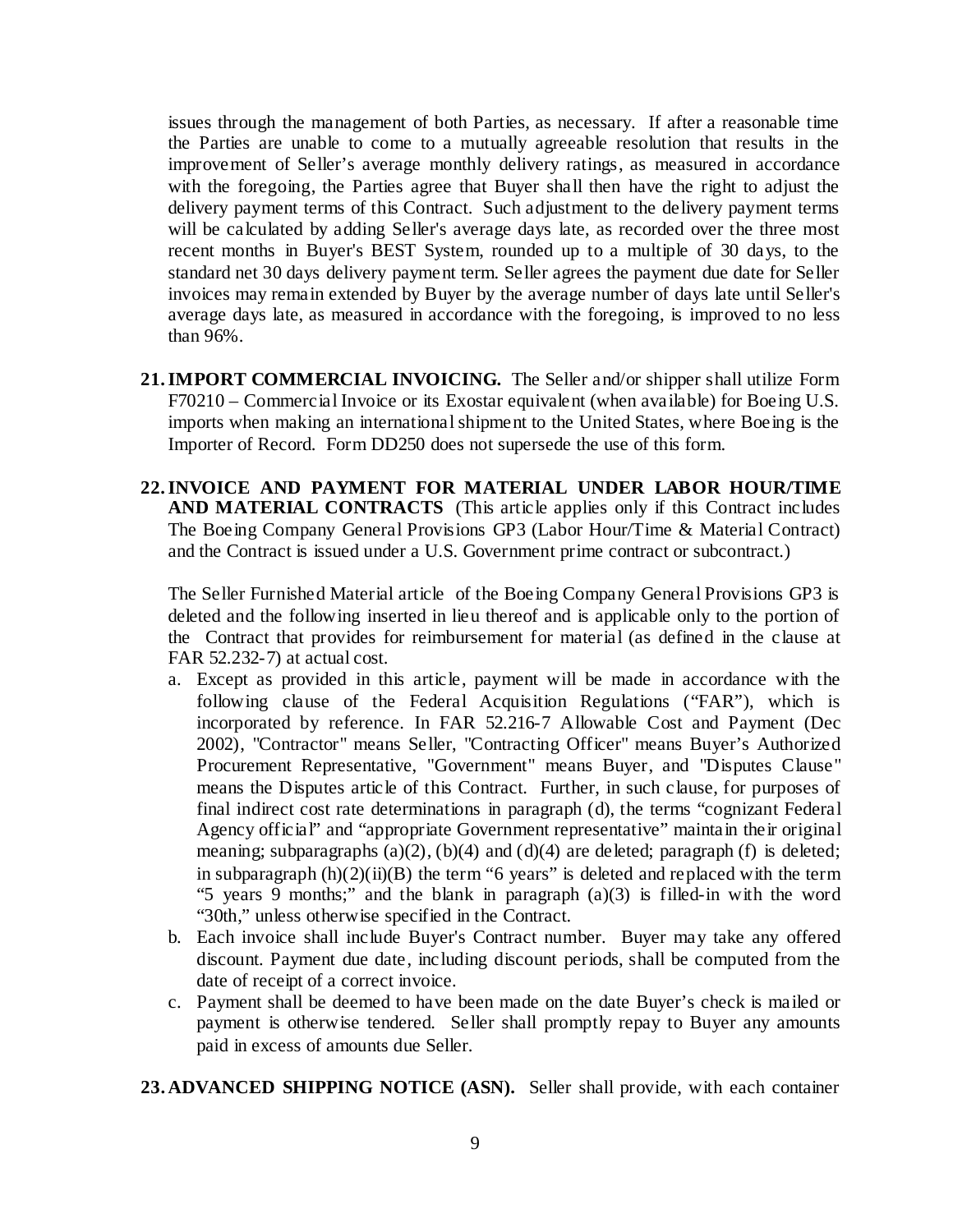shipped under this Contract, an Advanced Shipping Notice (ASN). For each container shipped, Seller shall provide two (2) readable copies of the ASN barcode as follows:

- a. One (1) copy is to be securely affixed to the outside of each container.
- b. One (1) copy is to be loose inside each container

Non-conforming shipments are subject to rejection and repackaging at Seller's expense. Instructions and guidelines related to the ASN process can be found on the Boeing Supplier Portal. Seller shall access by selecting the 'Enterprise ASN Instructions' hyperlink under the header 'Exostar Resources. A copy of these instructions can also be found at [www.exostar.com](http://www.exostar.com/)

**24. SUPPLIER PACKAGING REQUIREMENTS.** At a minimum, in order to prevent damage and deterioration, Seller shall pack the Goods in accordance with D37522-6, "Supplier Packaging". D37522-6 is available in the Products Standard Data System (PSDS) through the Supplier Portal found at [http://www.boeingsuppliers.com.](http://www.boeingsuppliers.com/) Potential suppliers may gain access to the Supplier Portal or otherwise obtain a copy through the Buyer's Procurement Agent.

### **25. COUNTERFEIT GOODS**

- a. Seller shall not furnish to Buyer any Goods under this Contract that are "Counterfeit Goods," defined as Goods or separately-identifiable items or components of Goods that: (i) are an unauthorized copy or substitute of an Original Equipment Manufacturer or Original Component Manufacturer (collectively, "OEM") item; (ii) are not traceable to an OEM sufficient to ensure authenticity in OEM design and manufacture; (iii) do not contain proper external or internal materials or components required by the OEM or are not constructed in accordance with OEM design; (iv) have been re-worked, re-marked, re-labeled, repaired, refurbished, or otherwise modified from OEM design but not disclosed as such or are represented as OEM authentic or new; or (v) have not passed successfully all OEM required testing, verification, screening, and quality control processes.
- b. Seller shall implement an appropriate strategy to ensure that Goods furnished to Buyer under this Contract are not Counterfeit Goods. Seller's strategy shall include, but is not limited to, the direct procurement of items from OEMs or authorized suppliers, conducting approved testing or inspection to ensure the authenticity of items, and, when items are to be procured from non-authorized suppliers, obtaining from such non-authorized suppliers appropriate certificates of conformance that provide one or more of the following: (i) the OEM's original certificate of conformance for the item; (ii) sufficient records providing unbroken supply chain traceability to the OEM; or (iii) test and inspection records demonstrating the item's authenticity.
- c. Counterfeit Goods delivered or furnished to Buyer under this Contract are deemed nonconforming. If Seller becomes aware or suspects that it has furnished Counterfeit Goods to Buyer under this Contract, Seller promptly shall notify Buyer and replace, at Seller's expense, such Counterfeit Goods with OEM or Buyer-approved Goods that conform to the requirements of this Contract. Seller shall be liable for all costs related to the replacement of Counterfeit Goods and any testing or validation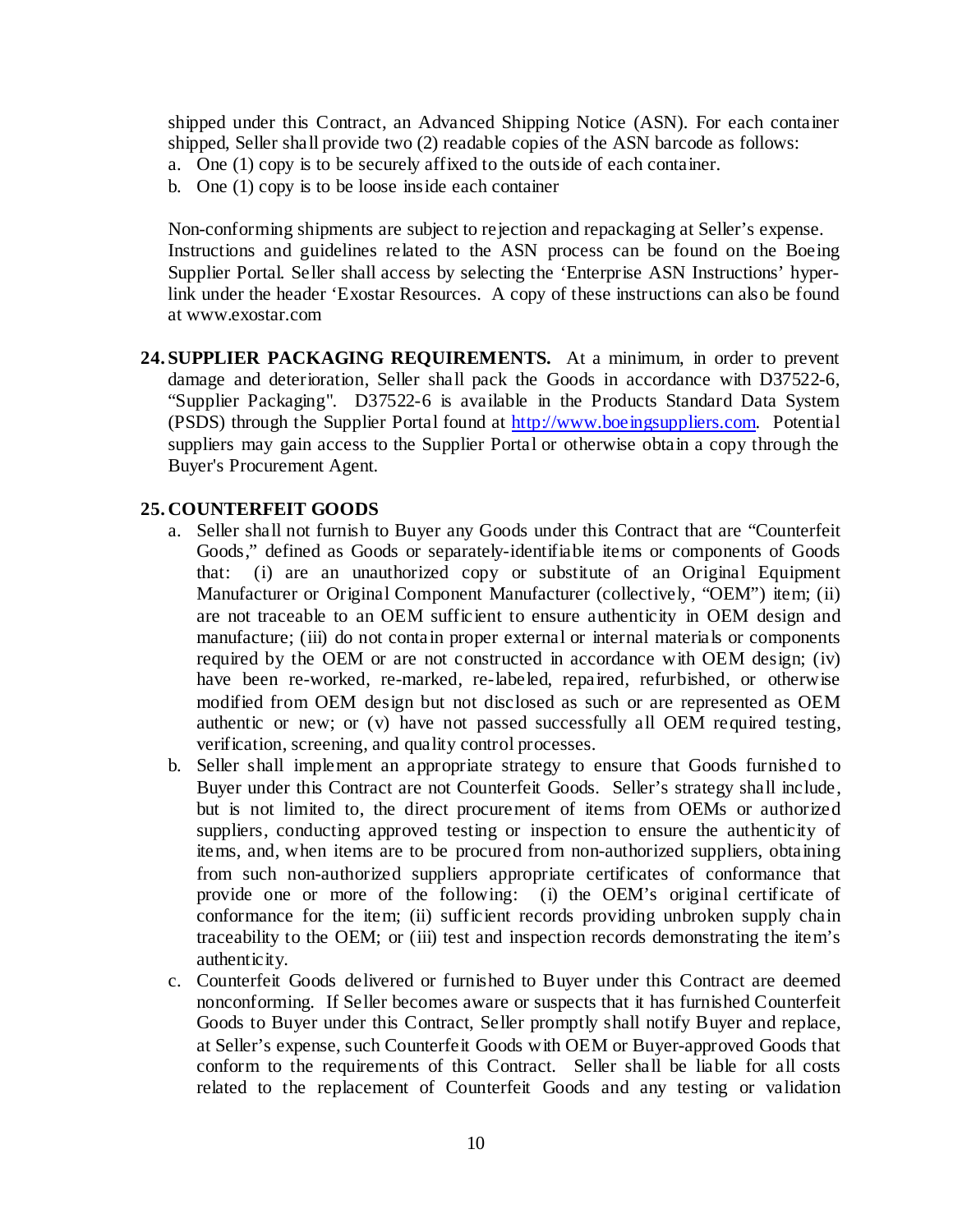necessitated by the installation of authentic Goods after Counterfeit Goods have been replaced. The remedies contained in this article are in addition to any remedies Buyer may have at law, equity, or under other provisions of this Contract.

d. Seller bears responsibility for procuring authentic Goods or items from its subcontractors and shall ensure that all such subcontractors comply with the requirements of this article.

## **26.MATERIAL SUBSTITUTION PROHIBITION**

## A. Unauthorized Material Substitution (General)

Unauthorized material substitutions are not permitted on Buyer's Goods. Unauthorized material substitution includes any deviation from the engineering definition of a raw material. Engineering definition includes Buyer design drawing and applicable specifications, product specification, form, size, shape, chemistry, melt method, origin, temper/condition, product testing or surface finish. Alternate materials specified in the engineering definition (and often described as approved material substitutions therein) do not constitute unauthorized material substitution. Terms and definitions for metallic materials and processing used herein are clarified in ARP1917.

Contact Buyer's Authorized Procurement Representative for details regarding deviations to authorized materials**.** Seller agrees and understands that such deviations only apply to this purchase contract, and only as indicated in the Buyer's authorized document**.** 

## B. Metallic Materials (Specific)

Temper or Condition Conversion **-** Unless specifically authorized by the engineering definition, conversion of a raw material (i.e. heat treat to change the temper or condition of the material) constitutes material substitution of the condition provided by the manufacturer.

Metallic Raw Materials – Buyer's engineering drawings may refer to obsolete or superseded specifications covering several forms, thicknesses, widths, etc. of the alloy or alloys. The required characteristics of these materials are defined not only by the objective test standards of the specification, but by the processes/methods by which this final form is achieved. These requirements are often captured in the definitions of the required material forms, and may not be explicitly called out in the detailed requirements. The raw material certification results from both the process used to make it and the tests to verify basic properties.

Seller shall ensure that metallic materials covered by current or obsolete/superseded specifications are produced using the standard industry practices designed strictly for the production of stock to the specified thickness, diameter, width or cross sectional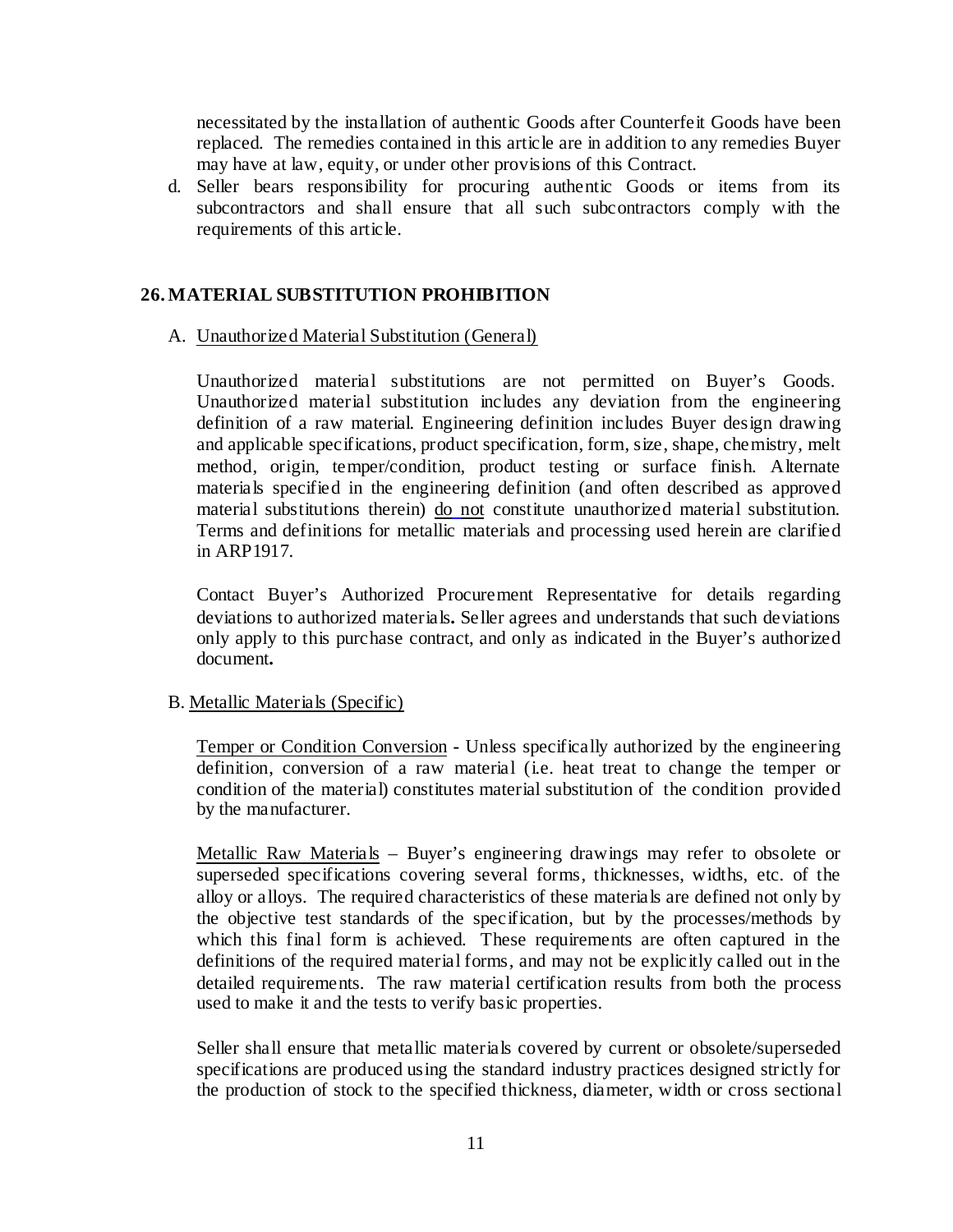area, achieved by thermo-mechanical processing or casting process. Chemical, electrochemical and mechanical methods used for the removal of surface scale or contamination, or the production of the required surface finish, in accordance with the material specification are acceptable. Raw material must not be re-certified with respect to thickness, diameter, width or cross sectional area or product form. Machining or cutting of thicker product or other product forms shall not be supplied in lieu of specified product unless specifically authorized by Buyer. Raw material certifications for material or parts shall reflect the form and size of the raw material as originally manufactured by the raw material producer.

C. Specification Supersession:

For government specifications and standards canceled after June 1994, Seller and subcontractors at all tiers shall use the last active revision of the canceled specification and standard until an acceptable replacement is included in the requirements of this Contract. Contact the Buyer's Authorized Procurement Representative in the event of any inconsistency in applicable specification or standard.

- D**.** Reports (Full Pedigree from melt to final product) Raw material certifications shall show clear traceability to the manufacturer(s) of the raw material including ingot source, all thermo-mechanical processing (i.e. forging, rolling, drawing, etc), heat treatment, chemical processing and inspections as required by applicable raw material specification requirements.
- E. Chain of Custody (Disguising intermediate ownership) **–** Suppliers shall not disguise the pedigree of material or chain of ownership by removal of a previous supplier's name, nomenclature or identification.
- F**.** Source of Additional Information **-** Addition information and guidance may be found through Buyer's Supplier Portal or Buyer's Authorized Procurement Representative.
- G. The substance of this Article shall be flowed in all subcontracts at every tier**.**
- **27.GOVERNMENT PROPERTY.** To the extent that Seller, including any subcontractors thereof, uses U.S. Government property, either furnished to or acquired by Seller under this Contract, in the performance of this Contract, Seller shall manage such property in accordance with clause E000 of this Contract.

## **28. RESERVED** .

**29. RECIPROCAL WAIVER OF CLAIMS – QUALIFIED ANTI-TERRORISM TECHNOLOGY.** (This article applies only if this Contract involves the manufacture, sale, use or operation of a Boeing Qualified Anti-Terrorism Technology(ies), as defined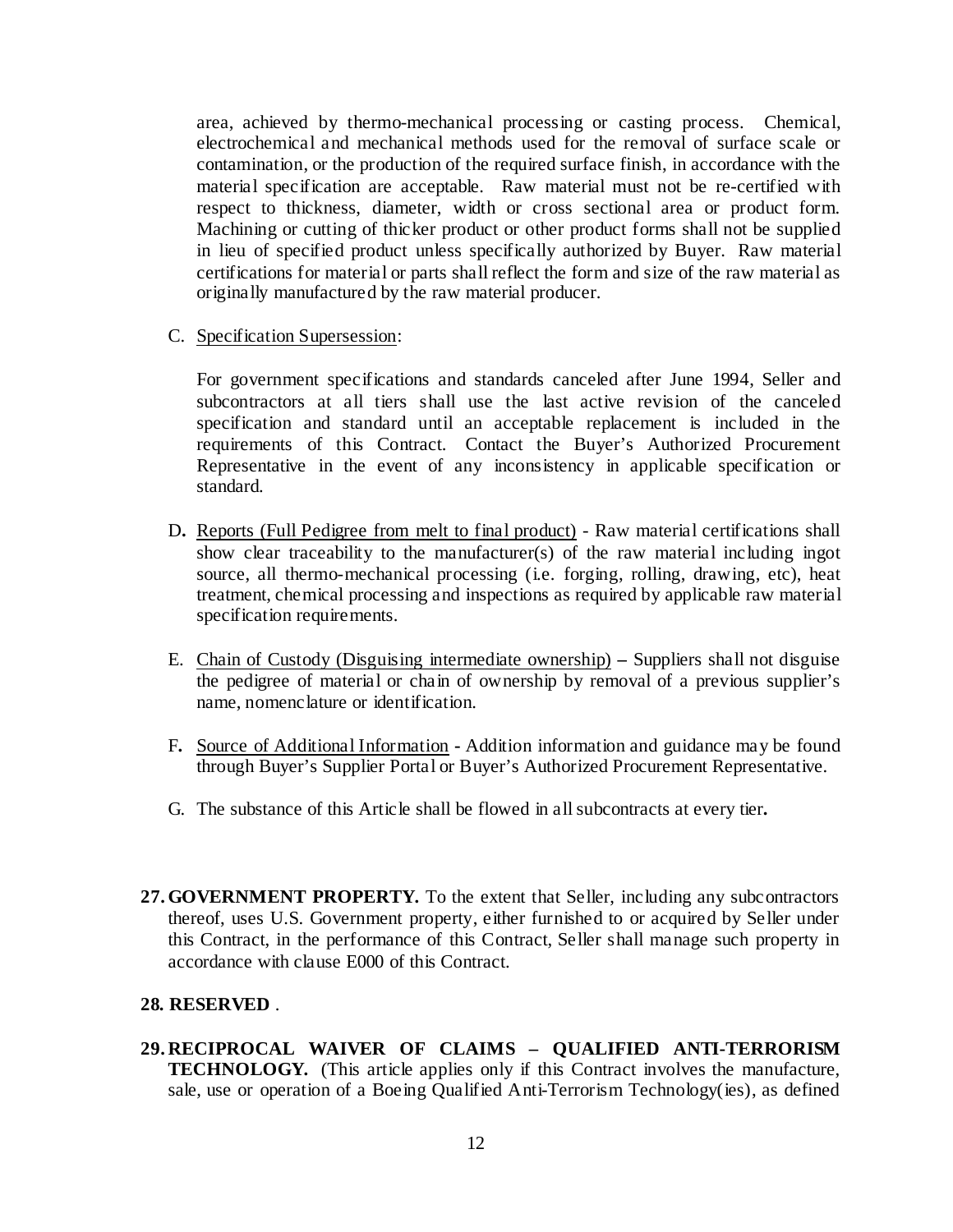in accordance with this article.)

- a. This Contract involves the manufacture, sale, use, or operation of a Qualified Anti-Terrorism Technology(ies), and Seller is either Buyer's: (i) contractor, (ii) subcontractor, (iii) supplier, or (iv) vendor, of or for such technologies.
- b. Pursuant to 6 U.S.C. §443(b) of the SAFETY Act and 6 C.F.R. §25.5(e), under this Reciprocal Waiver of Claims, each Party shall be responsible for Losses, including business interruption losses, that such Party sustains (and for Losses that its employees sustain) resulting from an activity resulting from an Act of Terrorism when the Qualified Anti-Terrorism Technology(ies) has been deployed in defense against or response to or recovery from such Act of Terrorism.
- c. "Act of Terrorism," "Loss," "Qualified Anti-Terrorism Technology," and "Reciprocal Waiver of Claims," are defined in 6 U.S.C. §§443-444.
- **30. REPRESENTATIONS AND CERTIFICATIONS (**This article applies only if this Contract is issued under a U.S. Government prime contract or subcontract.**).**

The SP1 Representation and Certification form completed by Seller and provided to Buyer through the Boeing Enterprise Supplier Tool (BEST) or other means is made part of this Contract. Seller warrants that its SP1 representations and certifications are current, accurate and complete as of the date Seller submitted such completed and signed representations and certifications and as of the award date of this Contract. Seller has a continuing obligation to maintain and update its SP1 representations and certifications to reflect any change in circumstance and to immediately provide any such update to Buyer**.**

**31. SPECIAL TOOLING**. To the extent that Seller, including any subcontractor thereof, uses special tooling, either furnished to or acquired by Seller under this Contract, in the performance of this Contract, Seller shall manage such tooling in accordance with clause E223 of this Contract.

## **B. ADDITIONAL SITE/PROGRAM REQUIREMENTS**

#### **(Issuing location/program site – Huntington Beach)**

- **1. PROCESS STANDARDS/SPECIFICATIONS SUPERSESSION LIST** (This article applies only if this Contract incorporates any of Buyer's production design drawings with the following basic part numbers: 1Gxxxxx, 4Gxxxxx.)
	- a. If any of the process standards/specifications incorporated in this Contract have become obsolete, Seller may refer to drawing number 1G50100, Approved Substitute or Alternate List for Materials and Processes (ASAL), , for a list of superseding standards/specifications. Unless specified otherwise elsewhere in this Contract, drawing number 1G50100, Approved Substitute or Alternate List for Materials and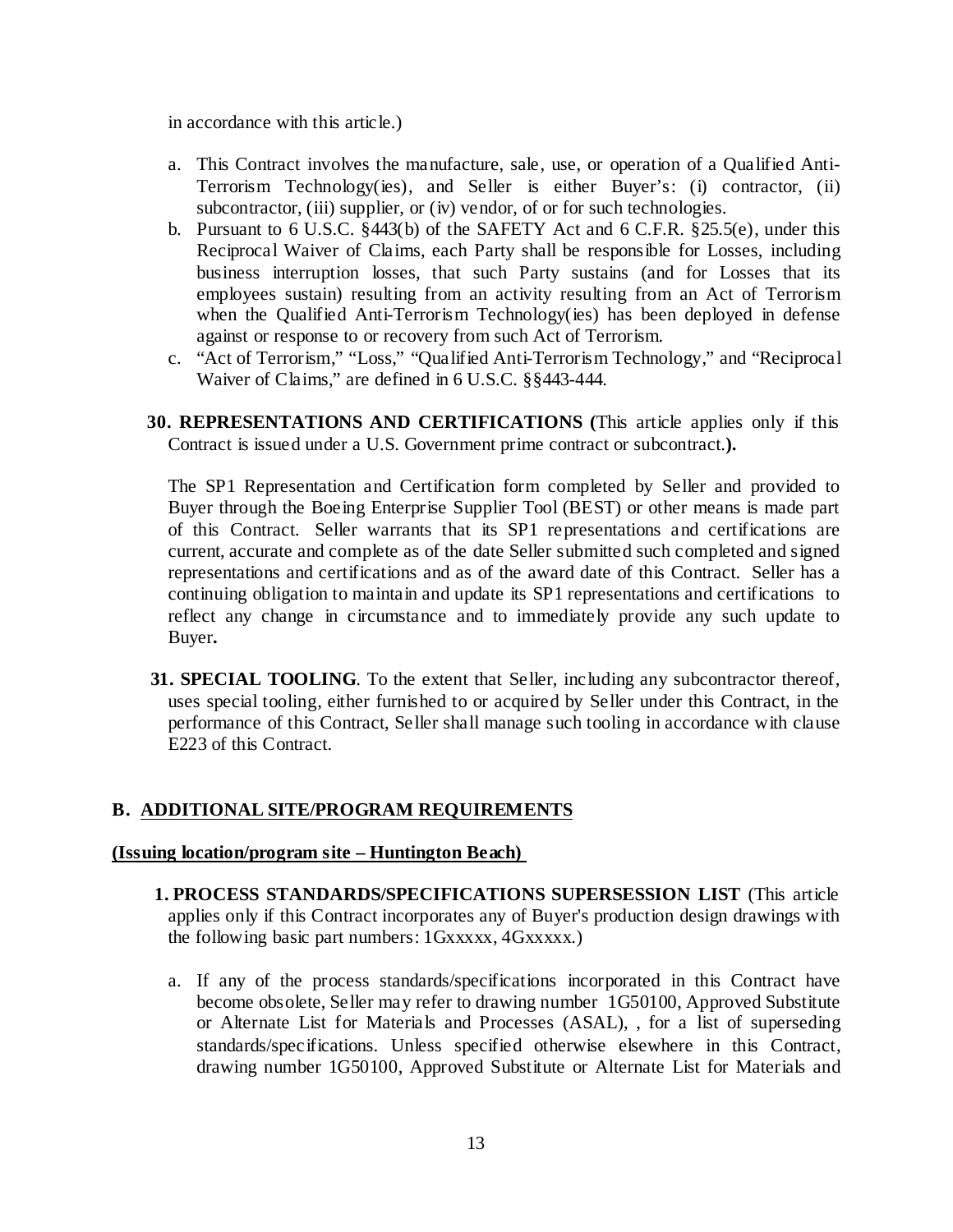Processes (ASAL), is Buyer's authorization for Seller to use the listed superseding process standards/specifications.

- b. If an obsolete process standard/specification is not listed in the Process Standards/Specifications Supersession List, Seller shall contact Buyer's Authorized Procurement Representative to submit a Supplier Information Request (SIR) to obtain authorization to use a superseding standard/specification.
- **2. AUTHORIZED EQUIVALENT PARTS LIST** (This article applies only if this Contract incorporates any of Buyer's Boeing design drawings with the following basic part numbers: 1Gxxxxx, 4Gxxxxx.)

If any of the parts required by a Boeing drawing are not available, or if additional clarification is desired, Seller should contact Buyer's Authorized Procurement Representative.

**3. APPROVED MATERIALS SUBSTITUTION LIST** (This article applies only if this Contract incorporates any of the Buyer's Boeing production design drawings with the following basic part numbers;  $1Gxxxx, 4Gxxxx,$ )

If any of the materials required by a Boeing drawing are not available, Seller may refer to drawing number 1G50100, Approved Substitute or Alternate List for Materials and Processes (ASAL), to determine if there is an authorized equivalent material. Unless specified otherwise elsewhere in this Contract, drawing number 1G50100 is Buyer's authorization for Seller to use the authorized equivalent material. If there is no authorized equivalent or if additional clarification is desired, Seller should contact Buyer's Authorized Procurement Representative.

## **4. CHANGE NOTIFICATION**

- a. Seller agrees to advise Buyer's Authorized Procurement Representative of any change, initiated by Seller, to the design, form, fit, or function of the goods furnished under this Contract. Furthermore, any change involving a substitution of material, changes in Seller's manufacturing and/or acceptance processes, or changes in manufacturing location will be submitted immediately in writing to Buyer's Authorized Procurement Representative for processing and review. Buyer will, within 15 days after receipt of the written notice, notify Seller of acceptance, rejection, or other status of such changes. In no event will Seller incorporate such changes without Buyer's prior written approval. All goods to be delivered will incorporate all changes and revisions that are approved by Buyer under this clause, commencing with the agreed effectivity of such changes.
- b. Nothing contained in this clause will excuse Seller from performing in strict compliance with the terms, conditions, delivery schedule, specifications, or any other provision of this Contract.
- c. Noncompliance with this change notification requirement may result in subsequent rejection of delivered items and actual and/or consequential damages.

## **(Issuing location/program site - El Segundo)**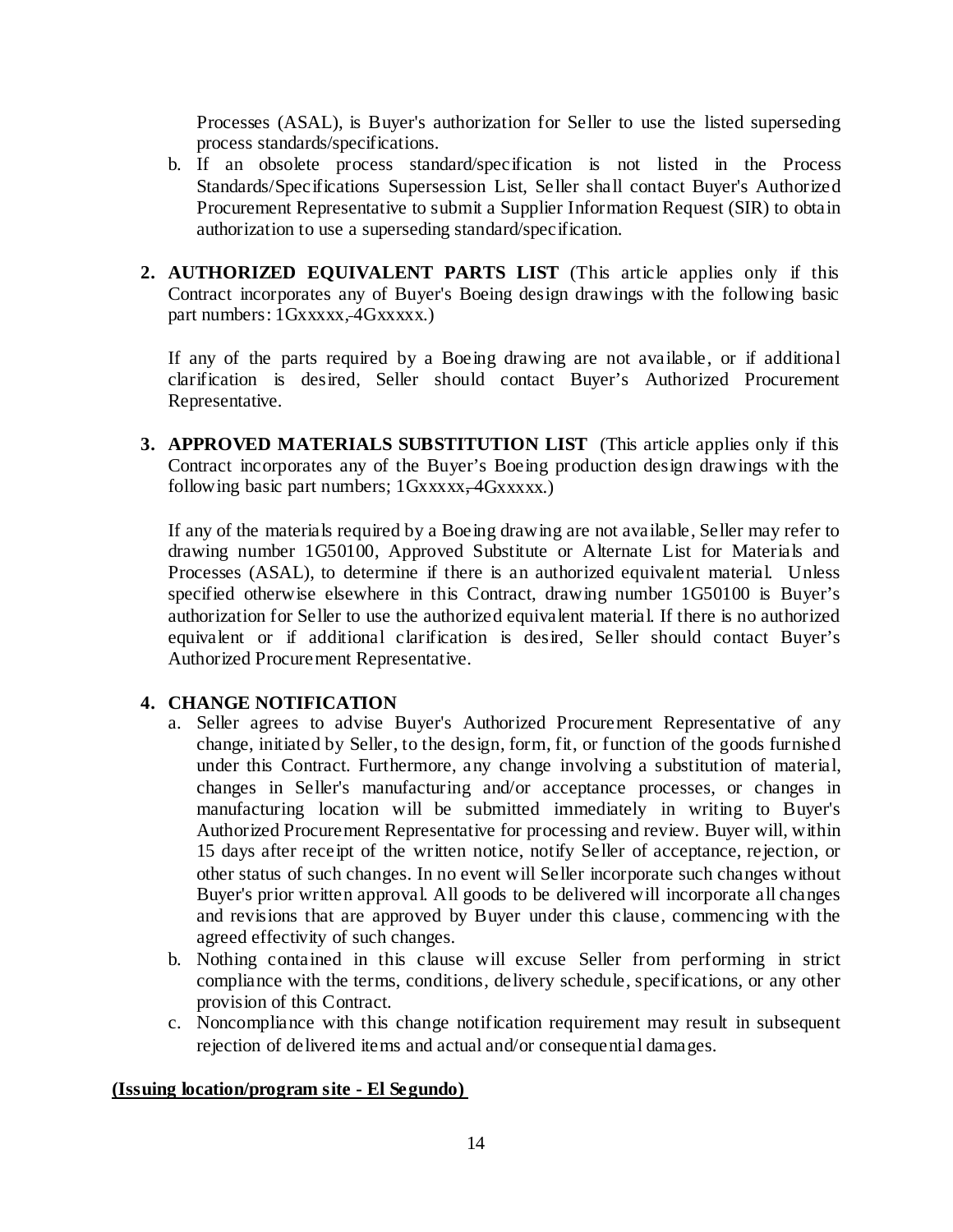**1. INSPECTIONS AND TEST RECORDS.** During the performance of this Contract and for a period of 15 years after acceptance of all goods to be delivered under this Contract, Seller shall keep and maintain all inspection and test records, and all other technical data generated under or related to this Contract including, but not limited to, drawings, designs, specifications, and manufacturing and process control records. Upon Buyer's request, Seller shall make available for inspection, and shall allow Buyer to make copies of, and take excerpts from, all such records and data.

## **2. PRODUCT SUPPORT**

- a. In the event that any goods delivered under this Contract become defective or malfunction for any reason and at any time (even after the applicable warranty period has expired), including while "in-orbit" if integrated into a satellite, Seller shall promptly perform a failure verification or analysis and determine the appropriate corrective action at no additional cost to Buyer. Seller shall take the appropriate measures to correct all defects, determined to be Seller's responsibility, in all applicable documentation, undelivered goods, and delivered un-launched goods, as required by Buyer.
- b. Seller shall immediately provide Buyer with full visibility of all technical and programmatic aspects of failures and problems occurring on the ground or in orbit that are relevant to the goods being delivered by Seller under this Contract; however, Seller is not required to provide Buyer information that would violate the confidentiality and commercial sensitivity of Seller's relationships with its other customers.

## **(Issuing location/program site - Long Beach)**

#### **1. BAR CODING REQUIREMENTS**

- a. Seller shall provide bar coded shipping labels, pursuant to Information Technology Standard MRC 3.301-1, on all goods, items and packages shipped to Buyer hereunder.
- b. Determination of payment due date, as set forth elsewhere in this Contract, will also be based on the receipt by Buyer of correct bar coded shipping labels pursuant to paragraph a above.

## **2. DISPOSITION OF NONCONFORMING MATERIAL**

Nothing herein or in other parts of the Contract shall be construed as granting the Seller the authority to make repairs, or accept without repair any nonconformance condition which adversely affects fit, form, function, safety, weight, maintainability or appearance (where a factor), of products to be applied to the Contract.

Seller shall advise Buyer's Authorized Procurement Representative in writing within twenty-four (24) hours of discovering potential or actual non conformances prior to or during manufacture, and/or subsequent to delivery of Goods under this Contract. This is a continuing obligation.